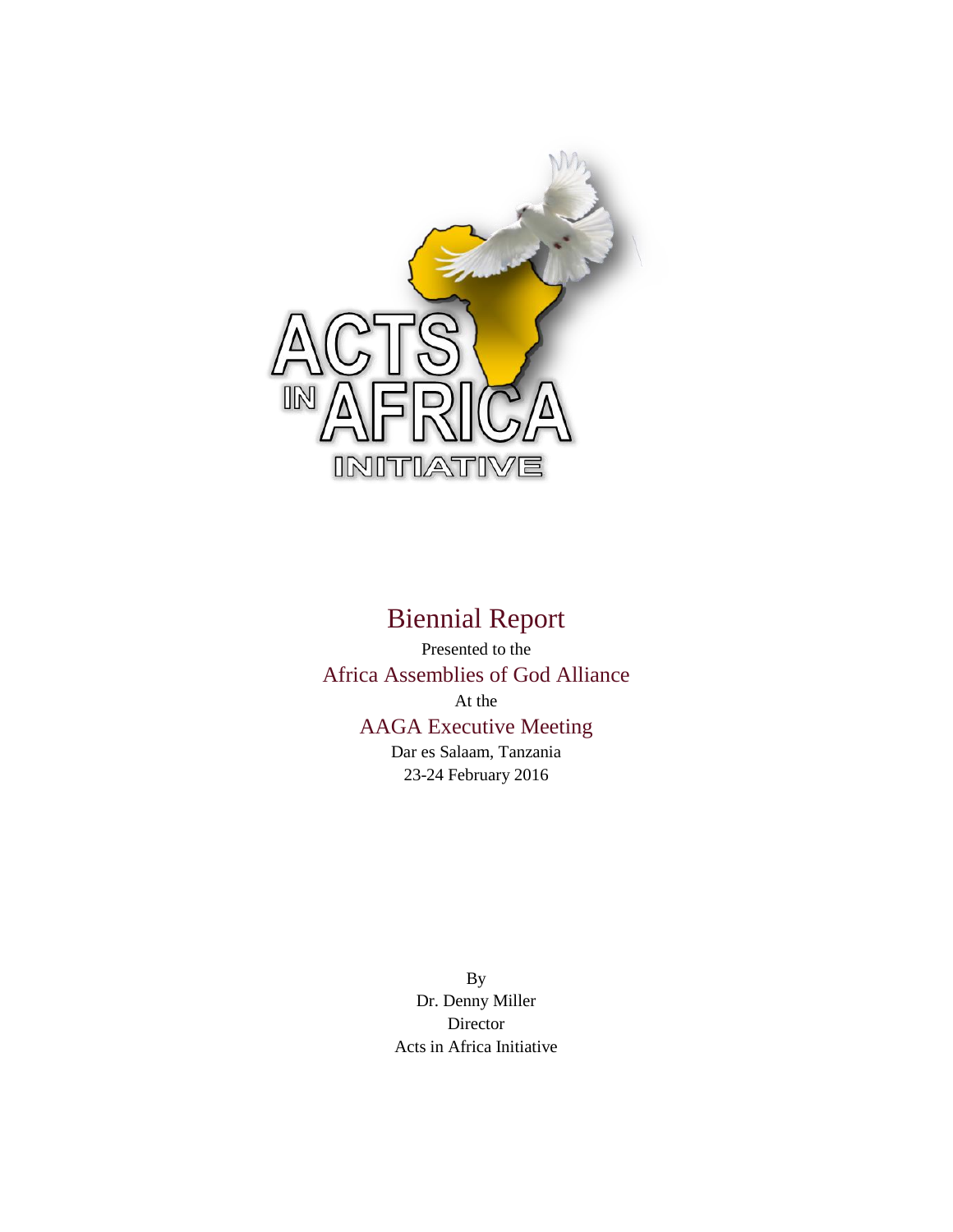# Decade of Pentecost Update



 On March 5, 2009, at their General Assembly held in Johannesburg, South Africa, the Africa Assemblies of God Alliance unanimously committed themselves to a "Decade of Pentecost" extending from 2010 to 2020. The Decade of Pentecost is a ten-year, cooperative Spirit-empowered missionary emphasis of our 50 national Assemblies of God churches in sub-Sahara Africa and the Indian Ocean Basin.

 The cornerstone of the emphasis is the goal of seeing 10 million new believers baptized in the Holy Spirit and mobilized as Spirit-empowered witnesses, church planters, and cross-cultural missionaries. Properly directed, this powerful spiritual

emphasis could result in thousands of new churches being planted, millions of people coming to Christ, hundreds of new African missionaries being deployed, and the yet-to-be-reached tribes of sub-Sahara being engaged with the gospel.

# **AAGA Decade of Pentecost Goals**

The African Church has set bold goals for the Decade of Pentecost. The central goal of the emphasis is to

 see 10 million new believers baptized in the Holy Spirit and mobilized as Spirit-empowered witnesses.

Other key goals which flow from this central goal include

- raising up 100,000 intercessors who will pray daily for a Pentecostal outpouring upon the African church,
- planting tens of thousands of new Spirit-empowered missionary churches,
- training thousands of new Spirit-empowered ministers,
- recruiting, training, and deploying hundreds of new Spirit-empowered missionaries,
- engaging the more than 800 yet-to-be-reached people groups of sub-Sahara Africa.

### **DOP Progress**

On Pentecost Sunday of last year (24 May 2015), the Decade of Pentecost passed its halfway mark. Reports from across the continent are encouraging. They point to increased momentum among the churches in the areas of evangelism, church planting, and missions. Thus far, in 40 Acts 1:8 Missions Mobilization Conferences conducted by AIA in 29 countries for 33 national churches in in Sub-Saharan Africa and the Indian Ocean Basin, our AAGA-related national churches have set the following specific Decade of Pentecost goals: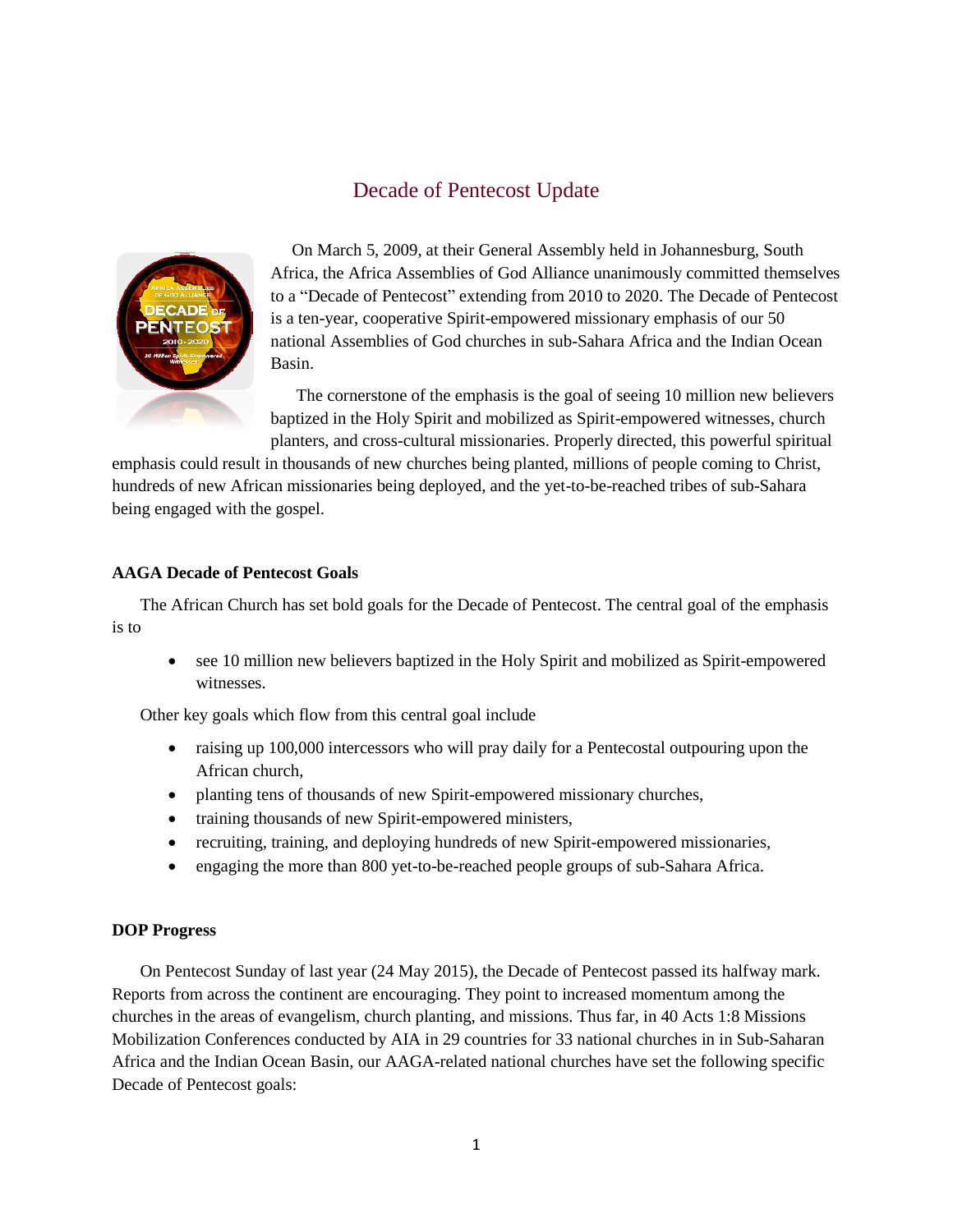| $\bullet$ | Spirit baptisms         | $67\% - 100\%$                |
|-----------|-------------------------|-------------------------------|
|           | • New church plants     | 49,018                        |
|           | • New believers/members | 9,443,546                     |
|           | • Ministers trained     | 28,815                        |
|           | • Missionaries deployed | 2,101                         |
| $\bullet$ | UPG's engaged           | $208 +$ the UPG's of Cameroon |
| $\bullet$ | Intercessors            | 80,200                        |
|           |                         |                               |

(Note: A region-by-region and country-by-country breakdown of these goals can be found in the "Africa Assemblies of God DOP Goals Summary included in this report.)

While some national churches are advancing rapidly, others are advancing more slowly. Nevertheless, all are committed to moving forward in the power of the Holy Spirit. They are taking decisive steps to mobilize themselves for greater church planting and missions.

The Africa AG began the decade with 15.9 million members and adherents meeting in 65,000 local assemblies across Sub-Sahara Africa and the Indian Ocean Basin. At the end of 2014 (the latest available statistics) the movement cited 18.3 million adherents meeting in 79,000 local assemblies.

This growth represents a net gain of 2.4 million members and adherents and 14,000 new churches in five years. While accurate statistics on Spirit baptisms are difficult to compile, church leaders are reporting powerful outpourings of the Spirit in the churches.

A projection of the hoped-for outcomes of the Decade of Pentecost emphasis can be charted as follows:

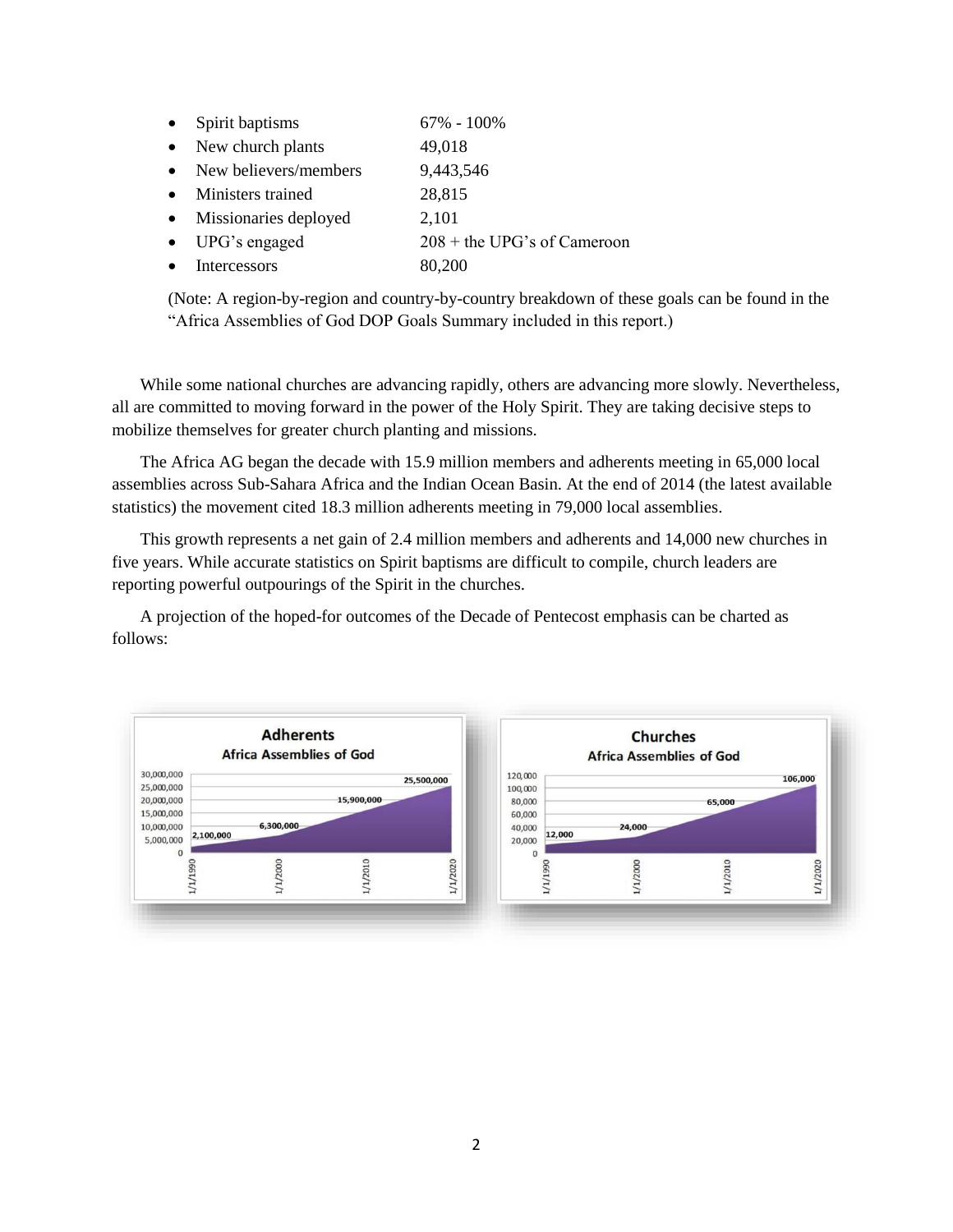# Acts in Africa Initiative



 In October 2004, in Accra, Ghana, AAGA commissioned AIA to help them mobilize the AG Africa for a continent-wide Pentecostal revival in anticipation of the greatest missionary advance in the history of the African church. At that time, AIA was given a twofold mandate: First, AAGA called on AIA *"to serve AAGA and the national churches working in relationship with AAGA in calling for a powerful Pentecostal outpouring in our churches."* Next, AAGA called on AIA *"to plan and conduct Holy Spirit conferences throughout Africa aimed at calling the church to Pentecostal renewal."* Five years later, in 2009, when AAGA launched the Decade of Pentecost

emphasis, AIA was asked to facilitate and help direct that effort. AIA is working hard to fulfill those mandates. AIA's stated mission is *"mobilizing the African church for Spirit-empowered mission."* To fulfill that mission, the ministry has committed itself to the following four tasks:

- *Inspiring* God's people to passionately pursue Christ's mission in the power of the Holy Spirit.
- *Training* believers in authentic Pentecostal principles and practice.
- Providing *resources* for African leaders seeking to lead their churches into Pentecostal experience and practice.
- Leading an *intercessory prayer movement* for an outpouring of the Spirit and for the evangelization of the yet-to-be-reached people of Africa and beyond.

#### **Acts 1:8 Conferences**

One way AIA serves AAGA is by conducting "Acts 1:8 Conferences" for AAGA-related national churches. In these missions mobilization conferences, pastors and leaders receive inspiration, direction, and the Spirit's empowering. They also develop strategies and set goals for DOP advance. AIA has conducted conferences in the following countries:

| Benin             | DRC (Isiro)              | Liberia                     | Tanzania $(x3)$             |
|-------------------|--------------------------|-----------------------------|-----------------------------|
| <b>Botswana</b>   | DRC (Lubumbashi) $(x3)$  | Madagascar $(x3)$           | Togo (School of the Spirit) |
| Burkina Faso (x2) | <b>Equatorial Guinea</b> | Malawi $(x2)$               | South Africa $(x2)$         |
| Cameroon          | Ethiopia                 | Mali (School of the Spirit) | Swaziland $(x2)$            |
| Chad              | Gabon $(x2)$             | Mauritius                   | Zambia                      |
| Republic of Congo | Ghana                    | Namibia                     | Zimbabwe                    |
| Cote d'Ivoire     | Kenya $(x2)$             | Nigeria                     | Reunion                     |
| DRC (Kinshasa)    | Lesotho                  | Rwanda                      | CAR (this month)            |

# AIA Highlights

# **Resources**

One goal of AIA is to provide biblically sound, missional Pentecostal resources to our pastors and leaders across Africa. To accomplish this goal AIA continues to actively produce and publish books,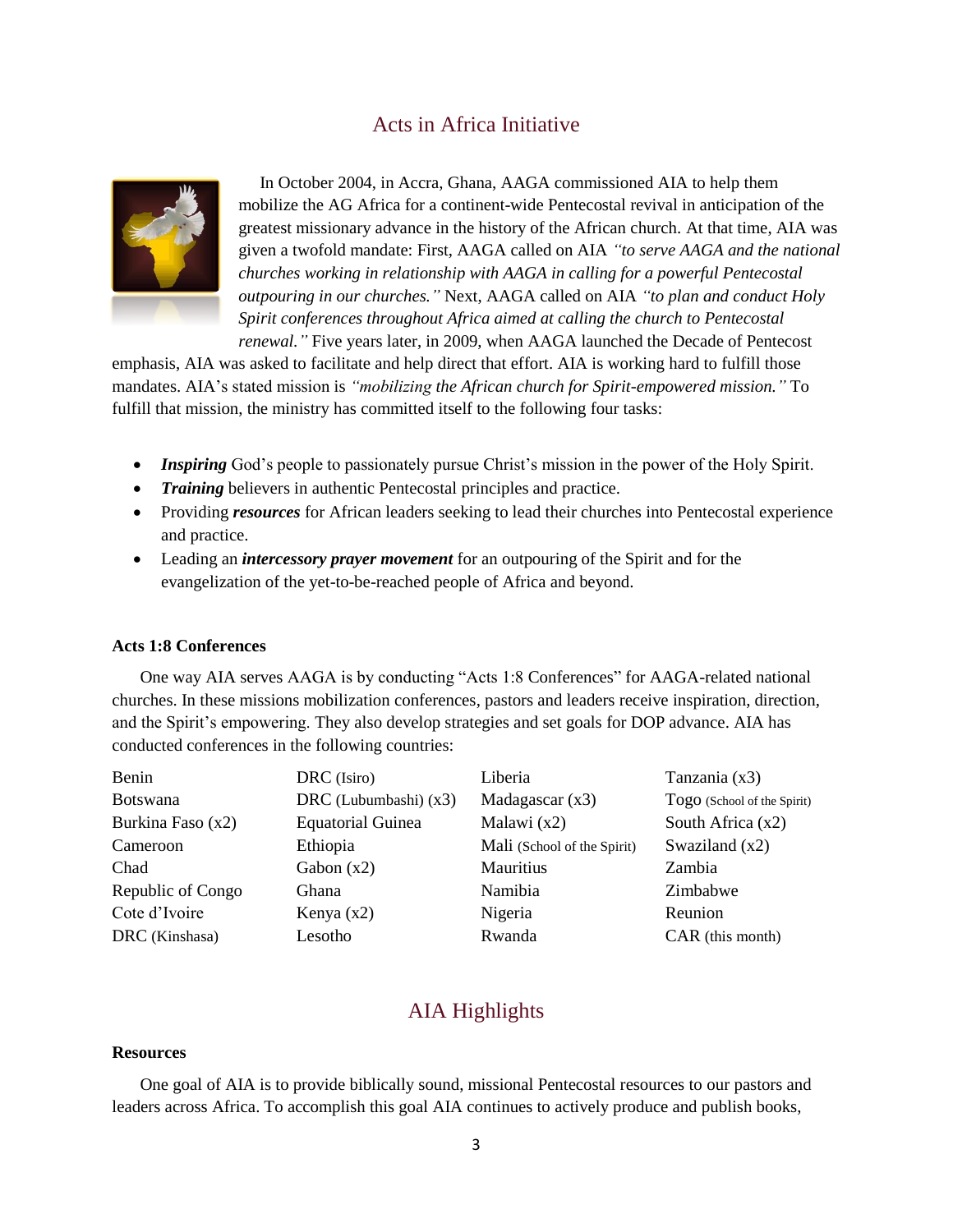booklets, tracts, and other Pentecostal resources. Those resources also include Sunday school lessons, sermon outlines, lecture notes, children's ministry helps, and audio and video presentations. Tens of thousands of these resources have been distributed throughout Africa in paper and digital format.

#### **Proclaiming Pentecost Project**



 In 2014 AIA launched its "Proclaiming Pentecost Project." The goal of the project is to place a copy of the book, *Proclaiming Pentecost: 100 Sermon Outlines on the Power of the Holy Spirit,* into the hands of every AG pastor and Bible School student in Africa. Our hope is that this powerful resource will inspire our pastors to preach often and effectively on the baptism in the Holy Spirit and that, as a result, hundreds of thousands of AG members will be empowered by the Holy Spirit.

The book is now available in English, French, Portuguese, Spanish, Swahili, Moore, and Amharic. It is currently being translated into Malagasy, Chichewa, and Kinyarwanda. Other languages are being considered. To date we have placed the book in the hands of more than 29,000 pastors in the following 27 countries:

| Benin         | Nigeria         | Namibia      | The Gambia |
|---------------|-----------------|--------------|------------|
| Cameroon      | Congo           | Sao Tome and | Liberia    |
| Cote d'Ivoire | Ethiopia        | Principe     | Niger      |
| Chad          | Tanzania        | Sierra Leone | Senegal    |
| <b>DRC</b>    | <b>Botswana</b> | South Africa | Togo       |
| Equatorial    | Lesotho         | Swaziland    |            |
| Guinea        | Mozambique      | Burkina Faso |            |

The ministry is working hard to distribute the book in other countries. (As a side note, the Spanish version of the book is also being used in several Latin American countries, including El Salvador, Peru, and Ecuador.) In addition to this book, AIA is producing a second sermon outline book dealing with missions themes entitled, *Proclaiming Christ to the Nations: 100 Sermon Outlines on the Mission of God.*

### **Inspiration**

AIA also seeks to inspire the Africa AG to rise up in the power of the Holy Spirit and become the great missionary force God intents it to be.

### *Decade of Pentecost Report*

One way AIA does this is by producing a monthly e-newspaper called the *Decade of Pentecost Report.* In the *Report*, AIA reports on the various movings of the Holy Spirit and missions advances of the AG from across Africa. As a leaders in one part of Africa, read about what God is doing in other parts of Africa, they will be inspired to do more themselves. Each month the *Report* in is produced in English, French, and Portuguese. This month we sent out the  $71<sup>st</sup>$  edition of the paper.